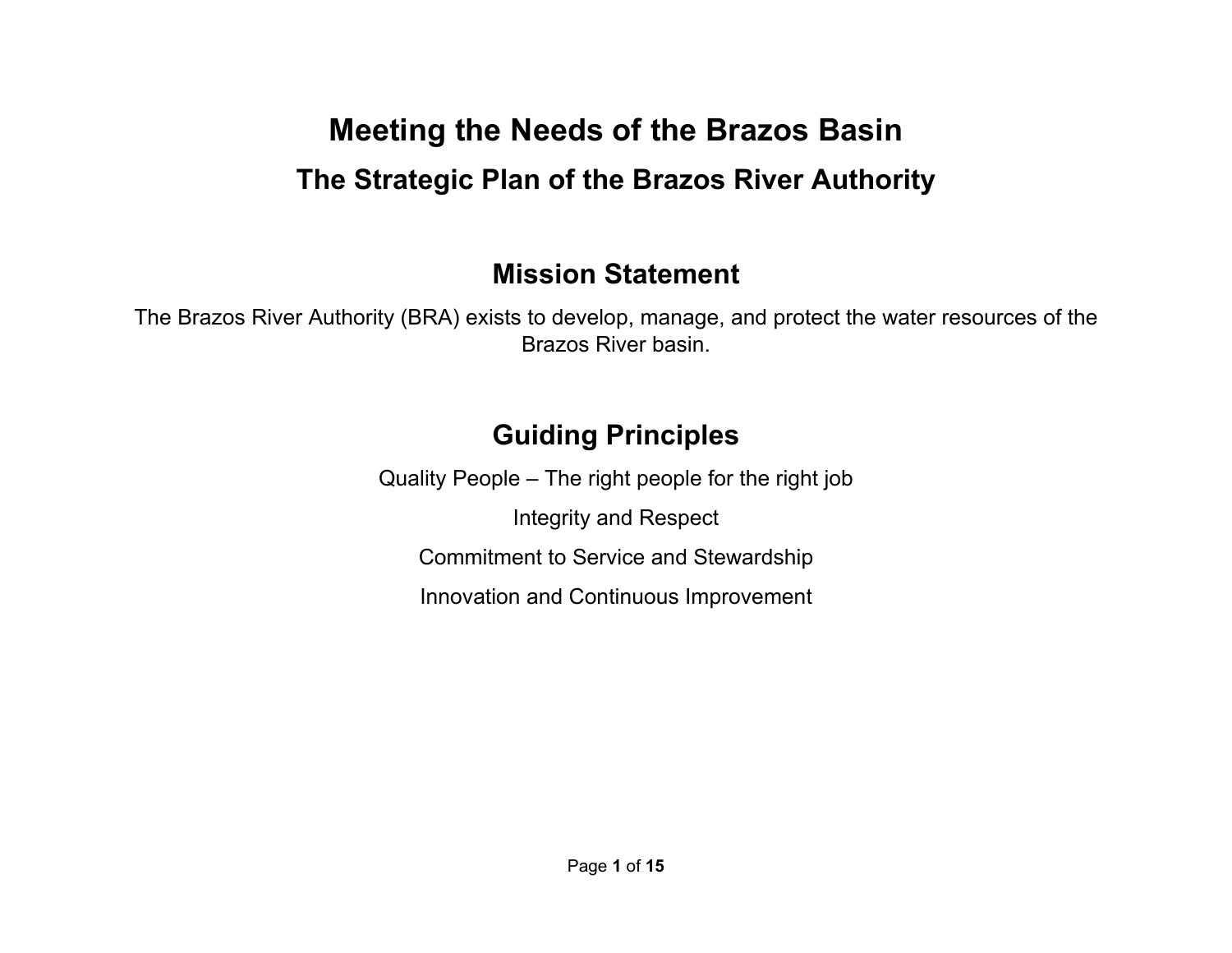### **Goals, Objectives and Strategies:**

**I. The BRA will develop water resources, including both surface and groundwater.**

- a. Support the development of surface water projects based on economic feasibility, environmental sensitivity and customer needs
	- 1. Allens Creek Reservoir
	- 2. United States Army Corps of Engineers (USACE) Reservoir Re-allocation Assessment Projects – Initiate and complete USACE reallocation study (2022-2025) with development of new supply (2025-2030)
	- 3. Explore surface water opportunities, such as the purchase of existing reservoirs and/or water rights, as they become available
- b. Develop and conjunctively use groundwater responsibly and efficiently with surface water supplies
	- 1. Trinity Wells for additional supply from the East Williamson County Regional Water System
	- 2. Carrizo-Wilcox aquifer supplies for future water needs in Williamson County
	- 3. Brazos alluvium research (3 4 year study of central and lower portions of the Brazos River basin)
	- 4. Monitor groundwater regulation, development, and opportunities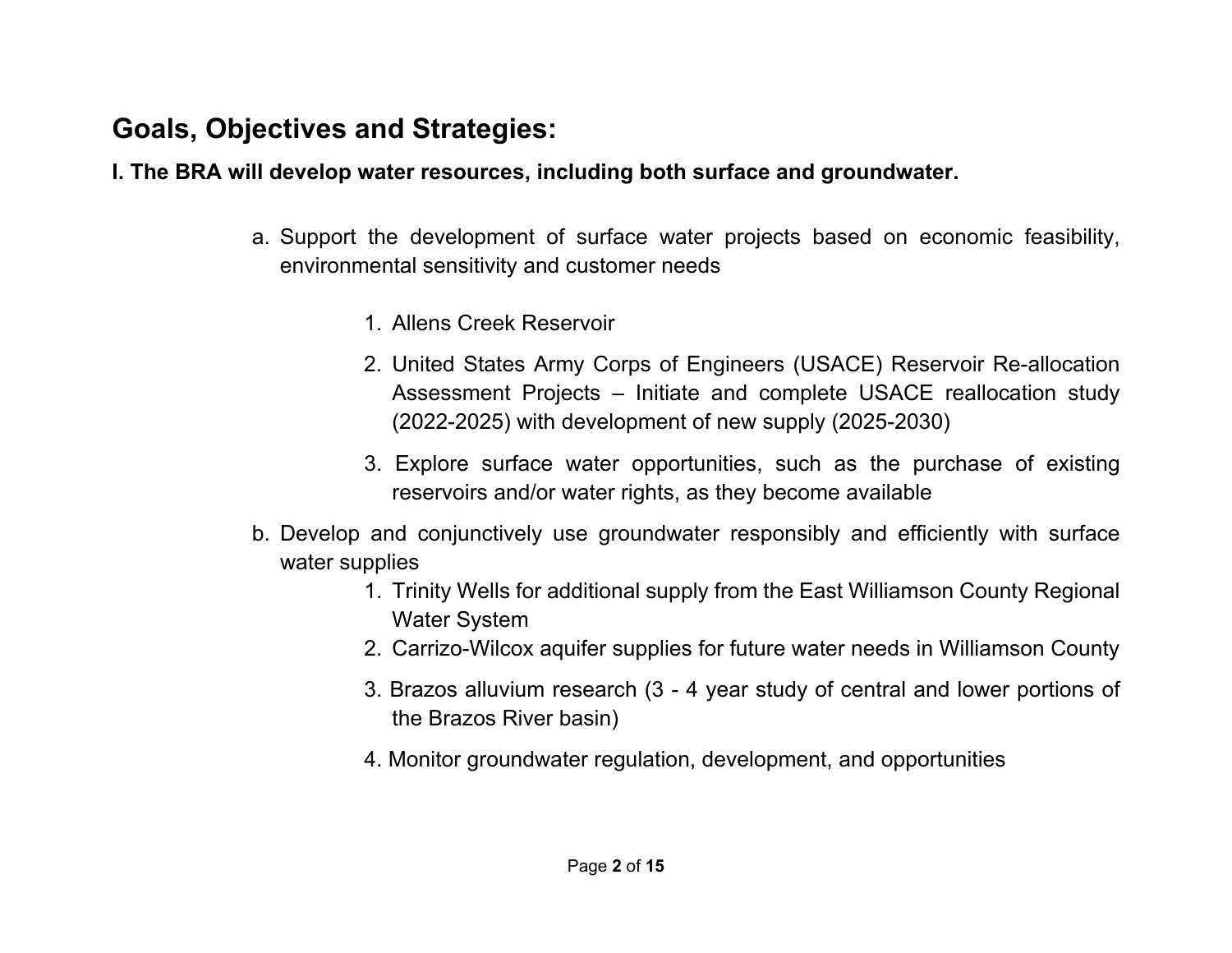- 5. Participate in groundwater/surface water interface studies that advance the understanding of the water transfer between groundwater and surface water systems
- c. Support the development of economically feasible, non-traditional water supplies, such as Aquifer Storage and Recovery (ASR), reuse, and seawater and/or brackish groundwater desalination treatment technology
	- 1. Williamson County Aquifer Storage and Recovery, including the possibility to implement at the BRA East Williamson County Regional Water System
	- 2. Bell County Aquifer Storage and Recovery
- d. Research and develop infrastructure for the conveyance/transportation of water from areas of surplus to areas of need
	- 1. Lake Belton-Stillhouse Hollow Pipeline
	- 2. Williamson County Regional Raw Water Line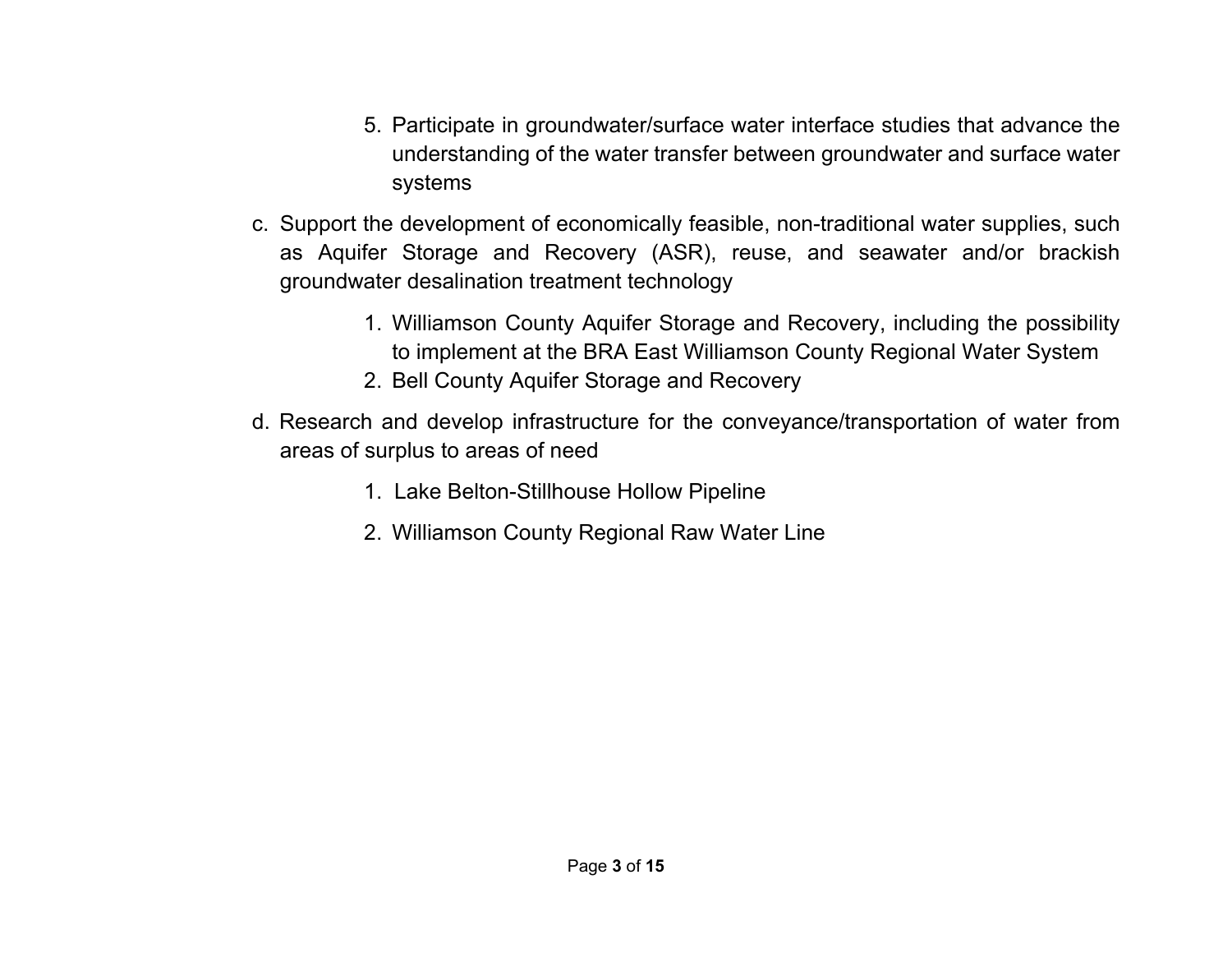- **II. The BRA will manage water resources as a service to BRA customers and to support beneficial use by citizens of the Brazos River basin.**
	- a. Manage water resources as a system
		- 1. System Operation Permit and Water Management Plan (Submittal of 10 year Water Management Plan update required by November 2026)
		- 2. Possum Kingdom Granbury Water Management
		- 3. East Williamson County Regional Water System
	- b. Operate and maintain BRA water supplies and associated infrastructure in a safe, responsible manner in compliance with water right permits, water supply contracts, and other applicable regulatory requirements
		- 1. Long-term preventive maintenance of BRA Dams and Reservoir facilities
			- i. Possum Kingdom Lake
			- ii. Lake Limestone
			- iii. Lake Granbury
		- 2. Develop Risk-Based Asset Capital Management Program
		- 3. Manage floodwater releases from BRA reservoirs
		- 4. Williamson County Regional Raw Water Line
		- 5. East Williamson County Regional Water System
		- 6. Brazos Watermaster Program
		- 7. Emergency Action Plans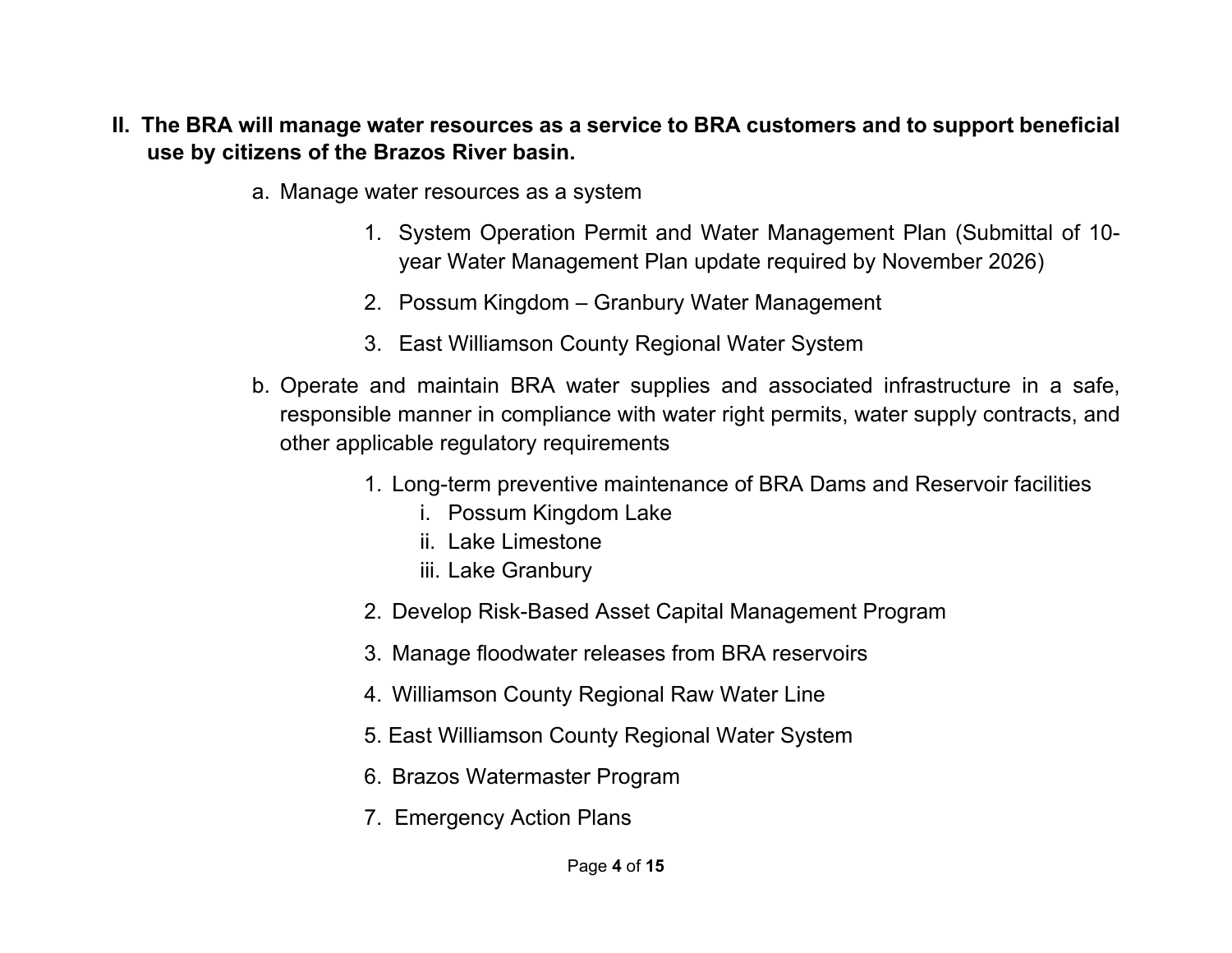- c. Protect water supply and treatment facilities and proactively plan for continuous improvement of security measures
	- 1. *American Water Infrastructure Act of 2018* All-Hazards and Emergency Response Plan Development for use by customers in the water supply component of local plans
	- 2. Update site security analyses for all facilities and incorporate information into future capital improvements
	- 3. Advance physical and cyber security measures
- d. Encourage water conservation strategies to address projected water shortages in the basin
	- 1. Support efforts to accomplish water conservation goals within the Regional and State Water Plans
	- 2. Assist in achievement of water conservation
- e. Manage water treatment plant (WTP) and wastewater treatment plant (WWTP) operations
	- 1. East Williamson County Regional Water Supply System
	- 2. Sandy Creek WTP Operations
	- 3. Hutto WWTP Operations
	- 4. Clute/Richwood WWTP Operations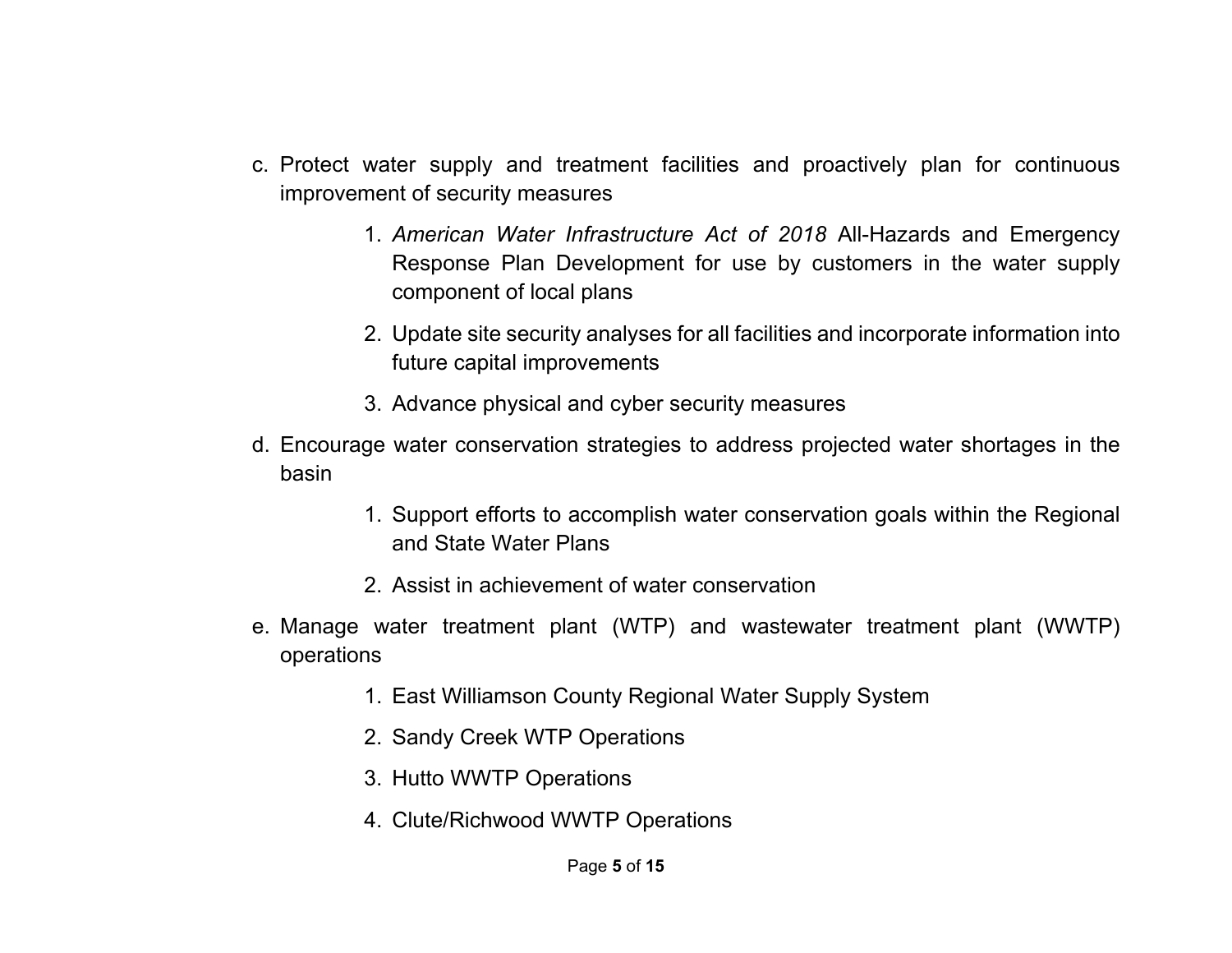- 5. Sugar Land WWTP Operations
- 6. Temple/Belton WWTP Operations
- 7. Doshier Farm WWTP Operations
- f. Explore new water and wastewater treatment plant opportunities

#### **III. The BRA will protect water resources, and where possible improve water quality and habitat, to support responsible and efficient use of the Brazos River basin's natural resources.**

- a. Monitor and assess water quality throughout the basin for compliance with applicable regulatory requirements
	- 1. Clean Rivers Program and Water Quality Initiatives
	- 2. Environmental Flow Standard Assessments
	- 3. Support water supply development
	- 4. Participate in State sponsored advisory groups related to water quality standards development and revision, water quality monitoring protocol development, and development of the Texas Integrated Report of Surface Water Quality
- b. Monitor and assess stream and reservoir biology and morphology to determine the effectiveness of instream flows and other programs in maintaining healthy riparian areas and aquatic life conditions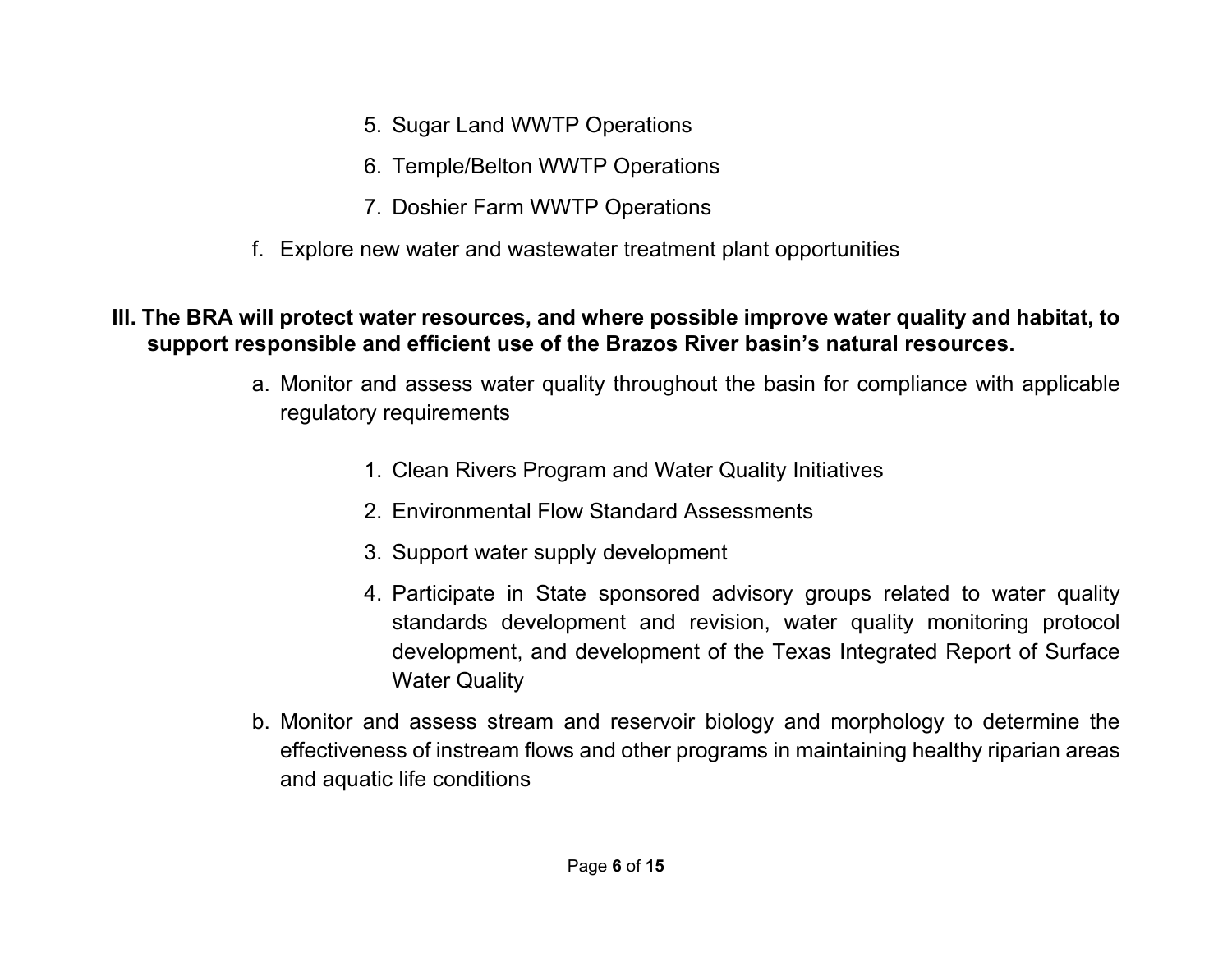- 1. Baseline instream flow monitoring and biological assessment to inform on SB3 environmental flow standards
- 2. Population and recruitment assessments for species of concern
- 3. Reservoir Habitat Improvement Program
- 4. Participate with State and federal agencies on issues related to Threatened and Endangered Species and/or Invasive Species
	- i. Freshwater Mussel Candidate Conservation Agreements with Assurances (CCAA) Implementation
	- ii. Brazos Water Snake Study
	- iii. Texas Parks and Wildlife Invasive Species Interlocal Agreement
- c. Provide for environmental flows through reservoir operations and participate in statewide instream flow initiatives
	- 1. Participate in state sponsored advisory groups related to environmental flow standard development and revision
	- 2. Donation of long-term firm water to Texas Water Trust
- d. Participate in local watershed protection management efforts
	- 1. Intensive Monitoring of BRA-owned Lakes
	- 2. John Graves Scenic Waterway water quality monitoring and visual inspection
	- 3. Lake Limestone Downstream Riparian Restoration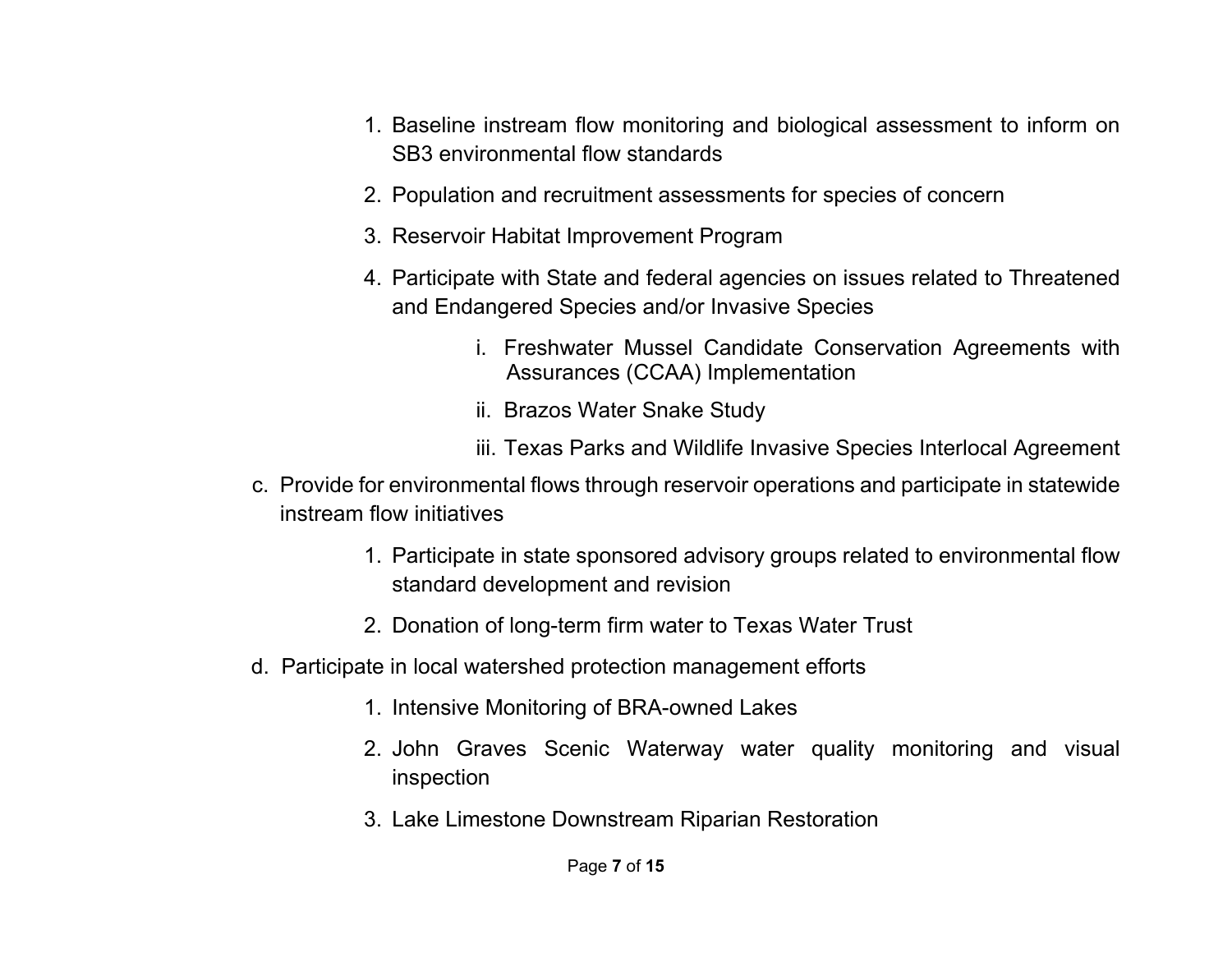- 4. Develop Texas Pollutant Discharge Elimination System (TPDES) permit application review protocols to identify applications that potentially pose a potential threat to the water quality of drinking water sources
- e. Support development of new water supplies through environmental impact studies
	- 1. Allens Creek 404 Permit
	- 2. Lake Belton-Stillhouse Hollow Pipeline
- f. Manage BRA-owned properties and administer rules and regulations relative to State and federal programs for the protection of water resources, aquatic life, and overall water quality
	- 1. United States Fish and Wildlife Service (USFWS) Section 10 permitting
	- 2. USACE Rivers and Harbors Act Section 10 permitting
	- 3. USACE Clean Water Act Section 404 permitting
	- 4. Texas Parks and Wildlife Department (TPWD) Aquatic Resource Relocation Plans
	- 5. TPWD Aquatic Vegetation Treatment Proposals
	- 6. Texas Commission on Environmental Quality (TCEQ) Pesticide General Permit
	- 7. TCEQ Stormwater Construction Permits
- g. Identify conservation/restoration opportunities on BRA property and at key locations across the basin where such activities would contribute to the protection of drinking water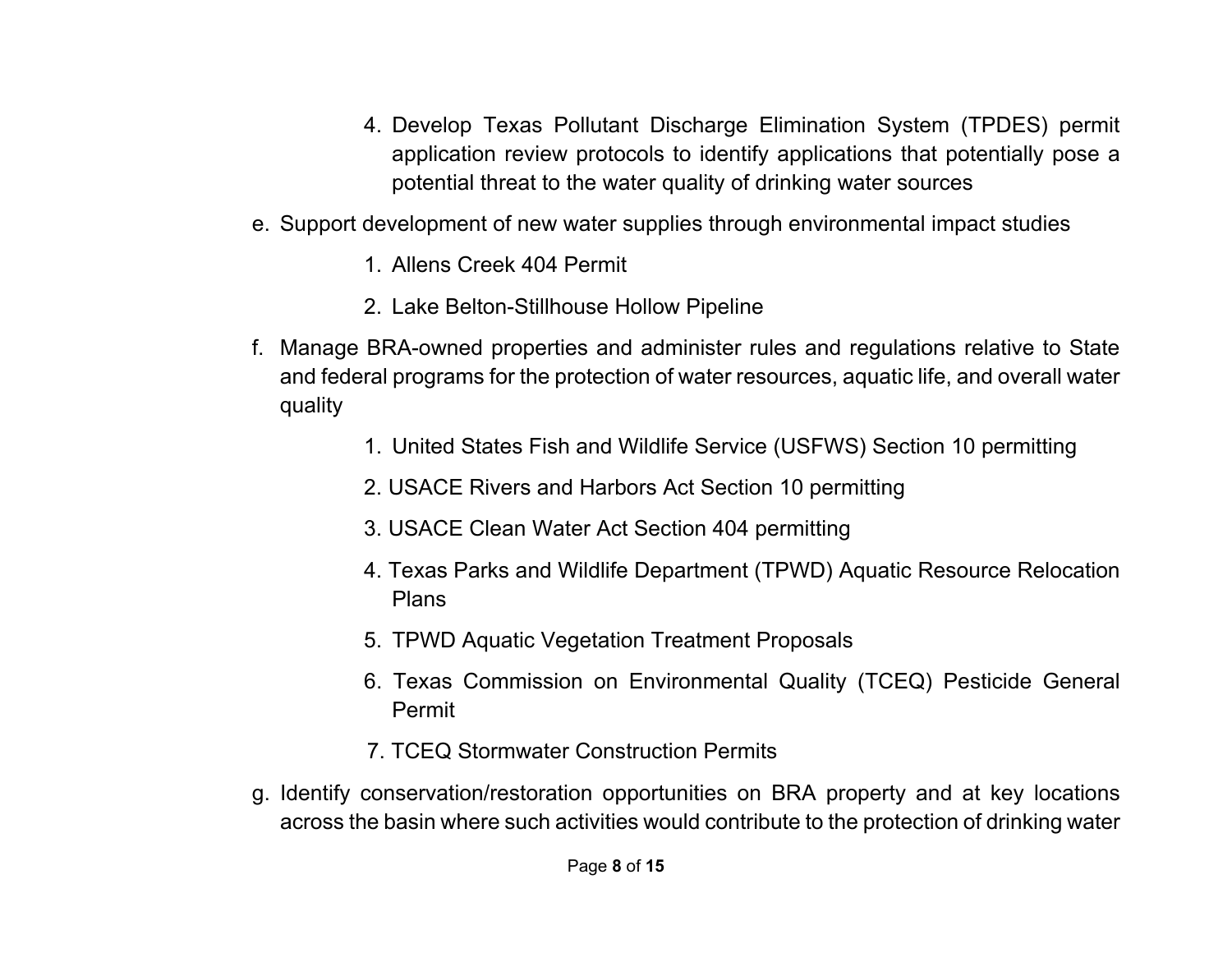supplies, improve water quality conditions, contribute to the preservation of aquatic habitat of sensitive species, and/or provide mitigation opportunities for BRA projects

- 1. Integrated Water Resources Plan
- 2. BRA Properties Master Plan

### **IV. The BRA will proactively engage in strategic planning and effective resource management.**

- a. Support the development of strategies to meet the needs of the Water Supply System with a sensitivity to the System Water Rate
	- 1. Involvement in State Water Planning and Flood Planning Processes
	- 2. Prepare an Integrated Water Resources Plan to guide future water supply development activities and decisions
	- 3. Development of a detailed and accurate Capital Improvement Plan and corresponding Long Range Financial Plan to forecast projects into the future and provide stabilization to the System Rate
	- 4. Strategic Plan
	- 5. Preparation of a comprehensive Properties Master Plan through a phased approach that will evaluate, provide insight and direction for BRA properties and easements utilized to accomplish our stated mission: 'Develop, manage and protect the water resources of the Brazos River basin.' Components developed through phases include a comprehensive Property Management Database and assessment tool, evaluation of properties for consistency with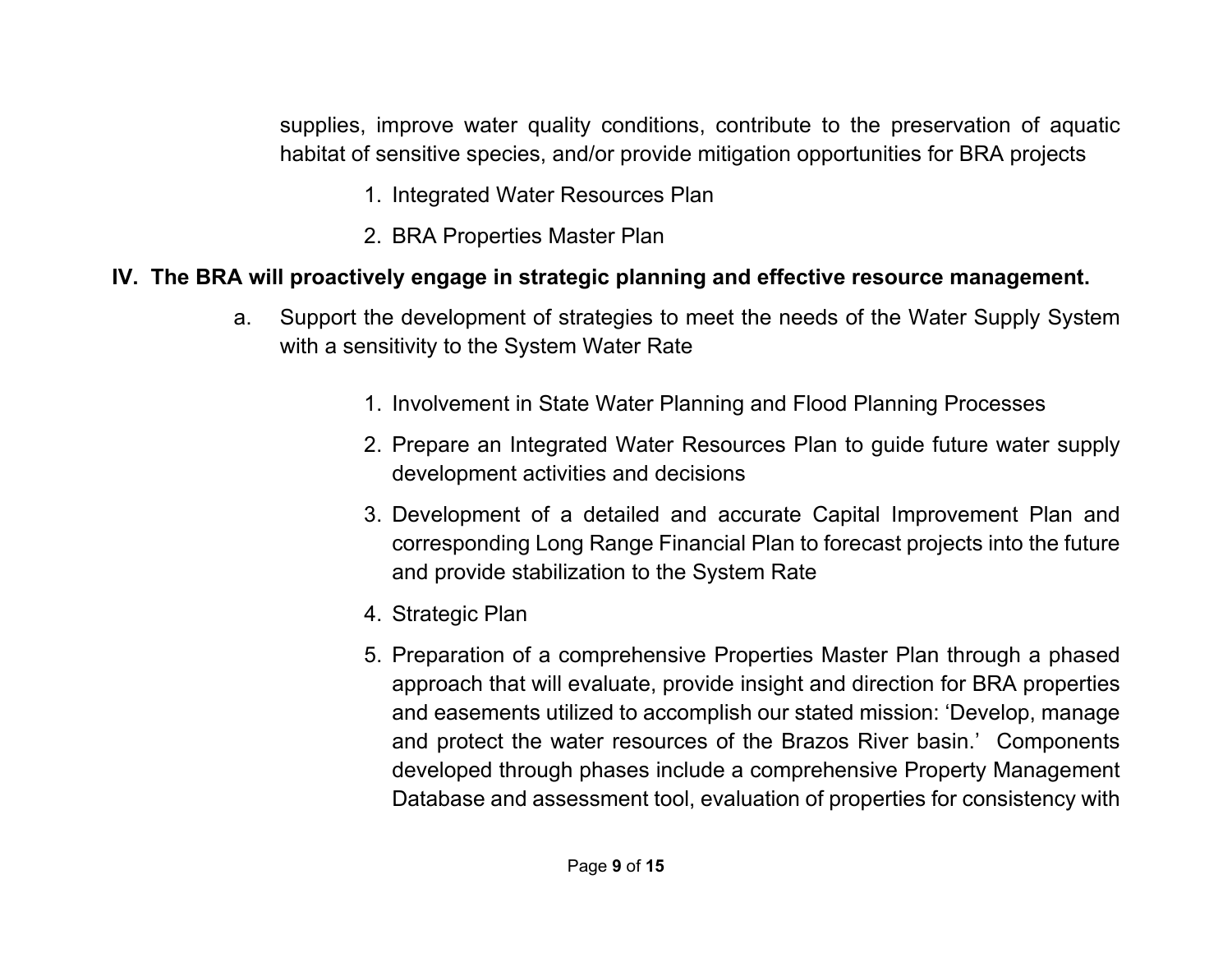BRA's Mission Statement, development of an evaluation tool and matrix to assist in making property management decisions

- b. Support the development of strategies that improve assessment of operational efficiency and physical condition of assets and that improve planning for capital renewal of assets
	- 1. Improve electronic data management platform options for collection and evaluation of physical condition, operating performance and environmental data
	- 2. Develop a risk-based asset management framework for planning of capital renewal and rehabilitation efforts
- c. Ensure operational efficiency throughout programs and processes
	- 1. Improve Project Management Program through increased training and enhancement of processes and procedures
	- 2. Implementation of Microsoft 365 to ensure high availability of data and facilitate efficient archiving and searching of data
	- 3. Continue development of internal and external applications to support business needs
- d. Promote internal communication and coordination between functional groups
	- 1. Utilize Staff Summary Sheets
	- 2. Development of project management processes and guidelines
	- 3. Training of audio and video conferencing software and tools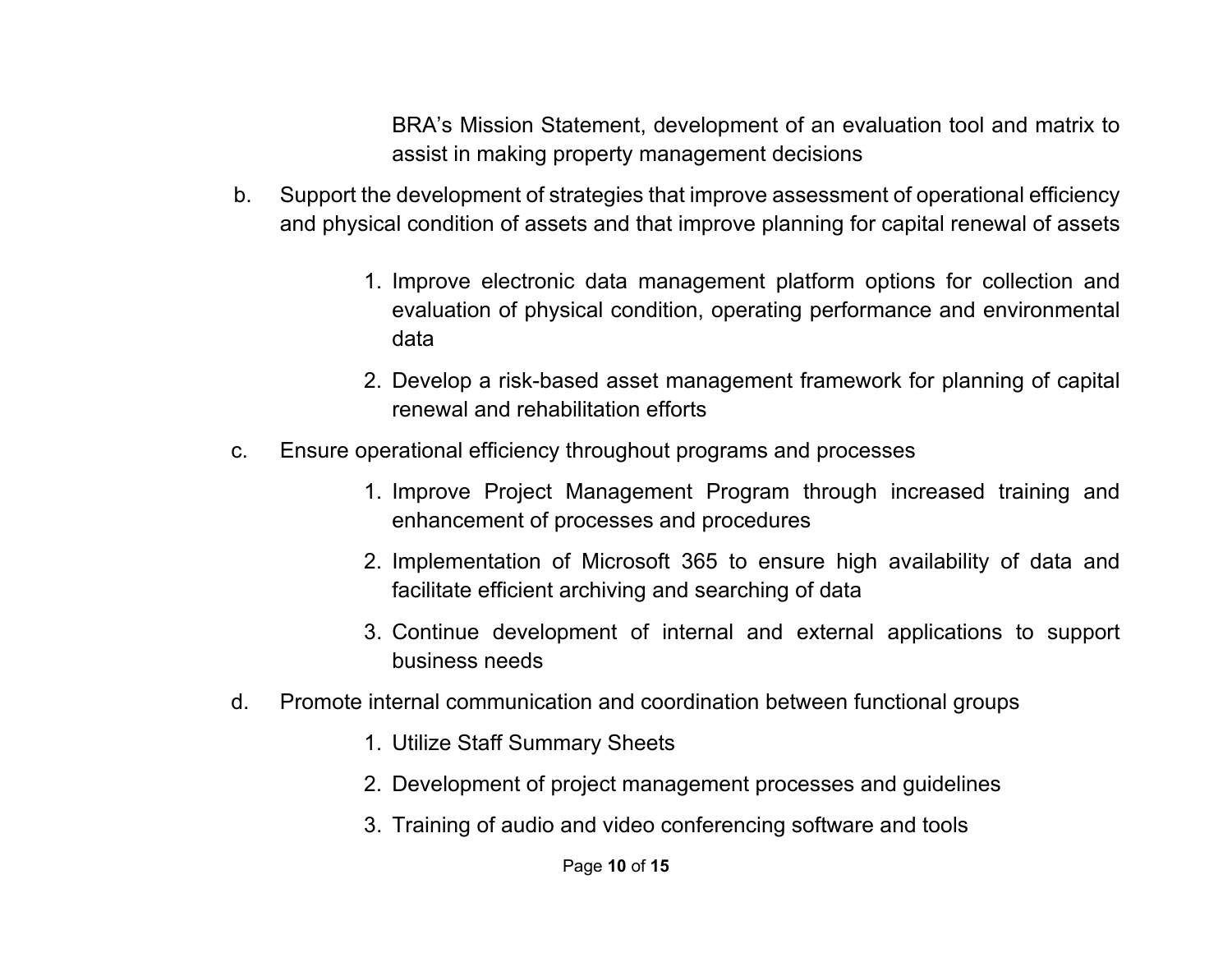- **V. The BRA will maintain communications and public relations efforts to support the BRA's mission and service to the Brazos River basin communities.**
	- a. Ensure transparency through proactive public information efforts to support the BRA's mission and goals including:
		- 1. Speaker's Bureau
		- 2. Ongoing refinement of BRA website including addition of Major Project tracking site
		- 3. Social Media Programs
		- 4. BRA email newsletter
		- 5. "Brown Bag on the Brazos" Public Meetings
		- 6. Water school section of website
		- 7. Major Rivers Educational Program
		- 8. Brazos Basin Now
		- 9. Educational events
		- 10. Annual Clean Rivers Program (CRP) Basin Highlights Reports
		- 11. Quinquennial CRP Basin Summary Report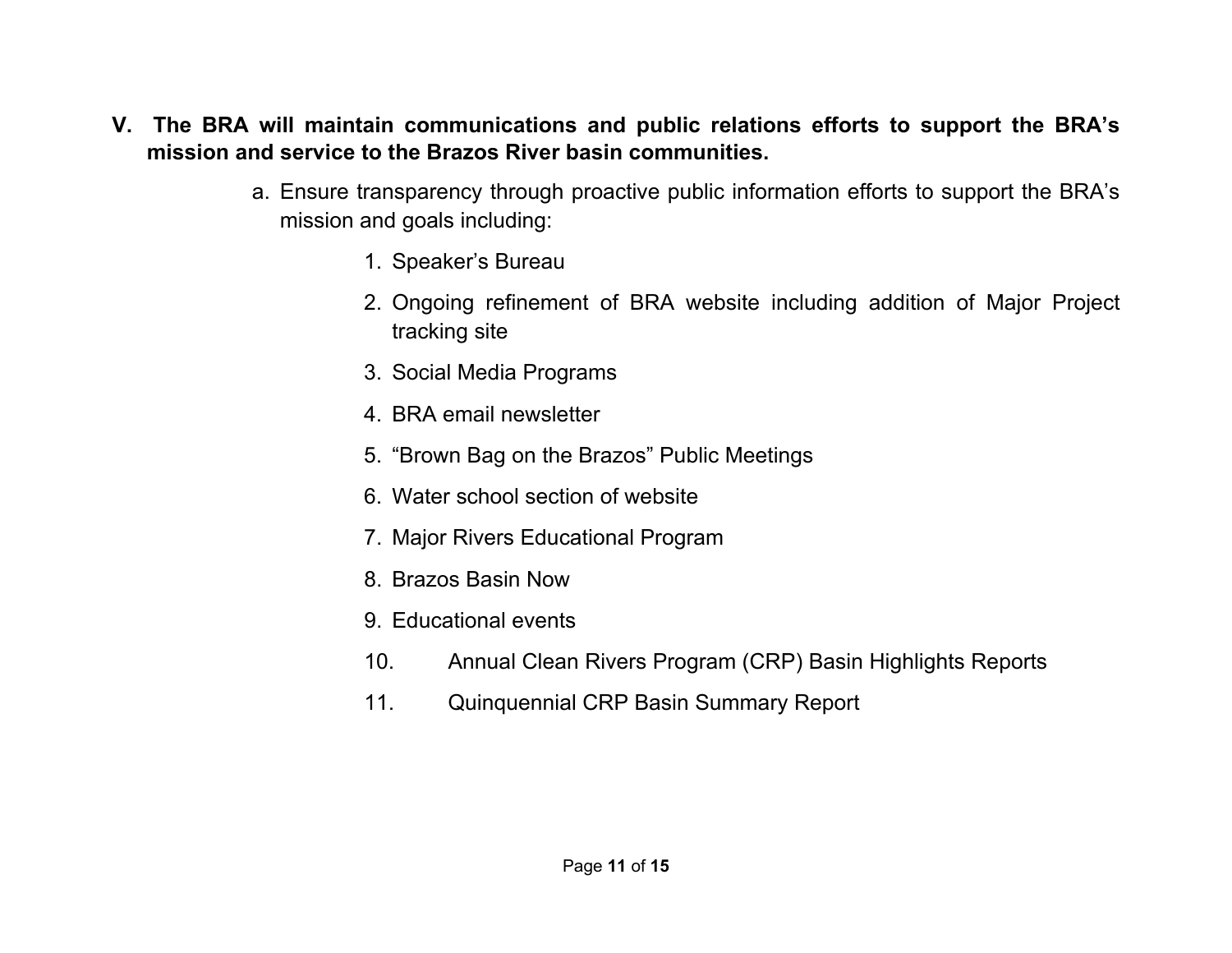- b. Allow public access to BRA records and information in compliance with Freedom of Information Act and Texas Open Government provisions
	- 1. Open records requests via the BRA website
	- 2. Water quality data query tool via the BRA website
- c. Develop positive working relationships with legislators, local elected officials, customers, and other stakeholders to strategically position BRA to accomplish its goals
	- 1. Meetings and briefings held to provide information and updates
	- 2. Act as a source of information for policy discussions
	- 3. Manage local issues as needed for elected officials
	- 4. Annual regional customer meetings
	- 5. Create local stakeholder groups to facilitate dialogue where possible and appropriate
- d. Maintain transparency in BRA's finances and operations by providing timely posting of reports on BRA website including:
	- 1. Comprehensive Annual Financial Report
	- 2. Annual Operating Plan (Budget)
	- 3. Annual Retirement Financial Report
	- 4. Quarterly Financial Reports
	- 5. Quarterly Investment Reports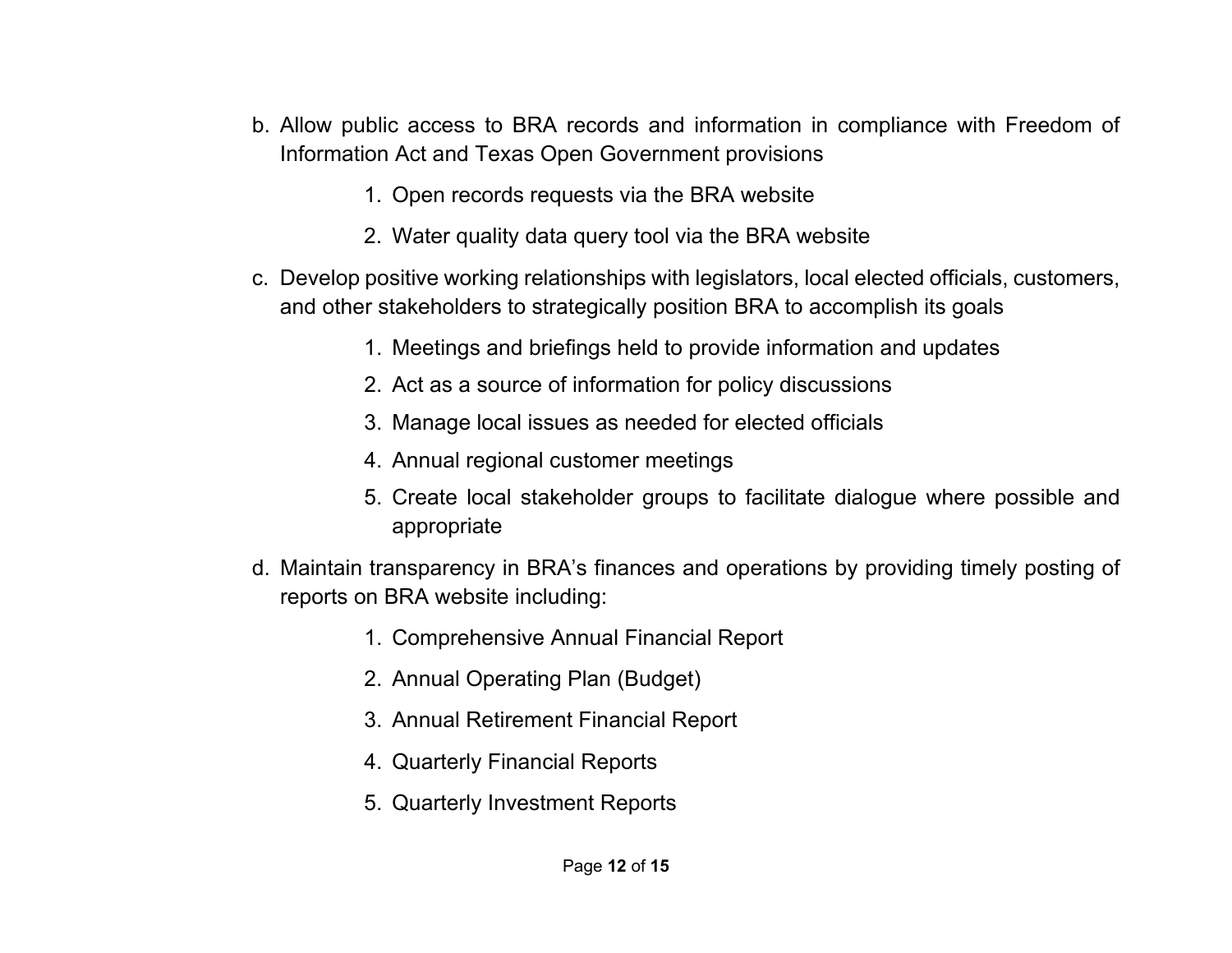- 6. Annual Debt Information
- 7. Long Range Financial Plan
- 8. Utility Consumption Reporting
- e. Ensure accountability to our customers, the legislature, and the public by cooperatively participating in statutorily required external audits and review processes
	- 1. 5-Year Management audits as needed
	- 2. Sunset Review process
	- 3. Annual network penetration testing to identify and correct potential vulnerabilities
- f. Conduct business with a customer service focus
	- 1. Educate customers and the public on BRA reservoir operations, drought and flooding conditions, and system operation issues.
	- 2. Enhance secure electronic collaboration and sharing of information with external entities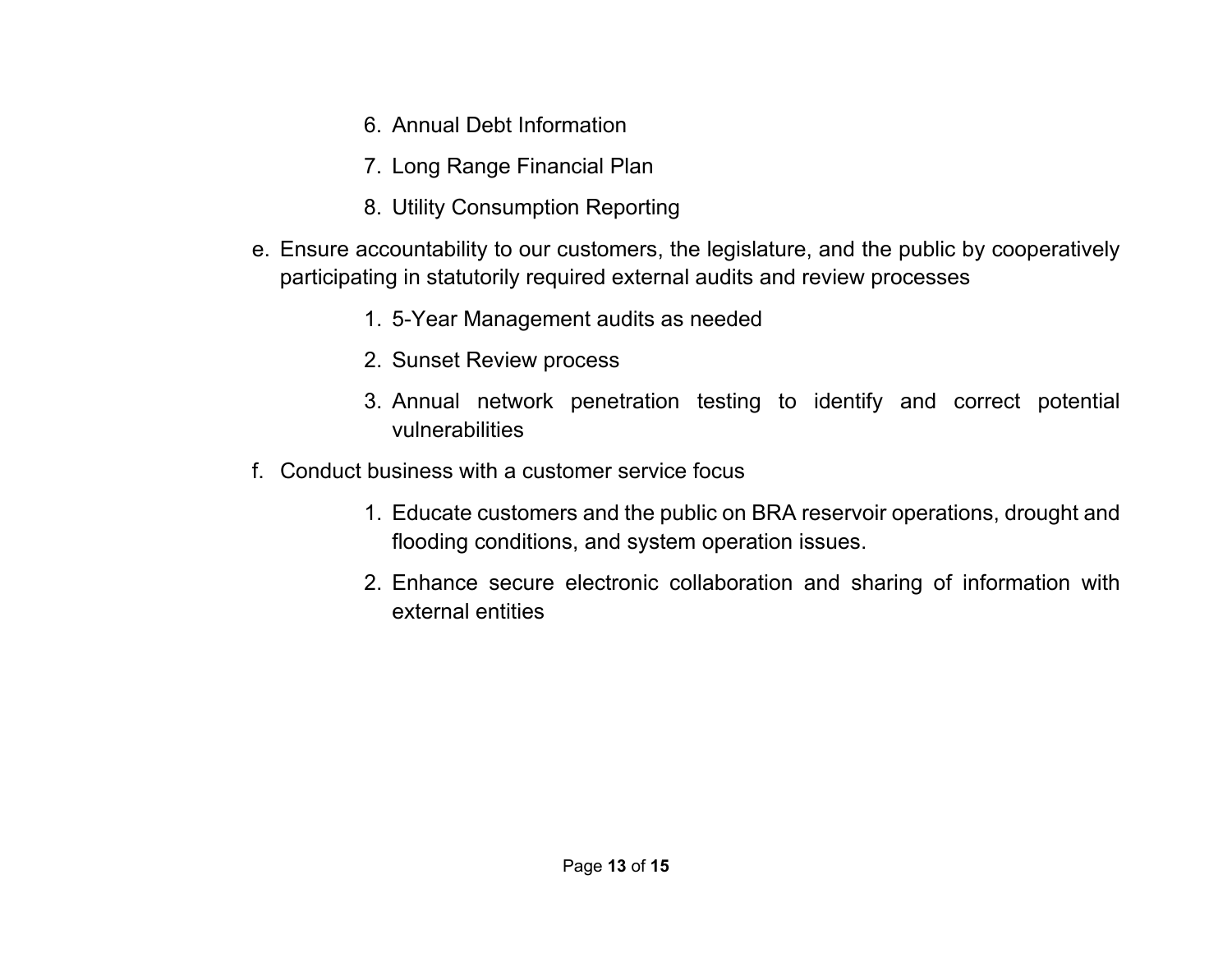#### **VI. The BRA will develop and retain employees to support the BRA's strategic vision, enhance diversity and inclusion in the workforce, and prepare the BRA to accomplish its mission.**

- a. Recruit, develop and retain the right people for the right job
	- 1. Attend job fairs and recruiting events to promote BRA employment opportunities
	- 2. Enhance recruiting efforts by building relationships with community organizations, colleges and multicultural groups, and by utilizing diverse social media outlets
	- 3. Invest in employee training and development programs, compensate for critical skills, and provide growth and advancement opportunities
	- 4. Promote diversity of thoughts, ideas, and approaches to increase employee engagement, encourage inclusion, and inspire innovation
	- 5. Maintain equitable compensation system
	- 6. Provide a secure retirement benefit
- b. Promote an organizational culture that values employee contributions, encourages collaboration, supports diversity and recognizes achievements
	- 1. Foster positive employee relations
	- 2. Service and Safety Award Program
- c. Encourage a healthy workforce through programs and initiatives